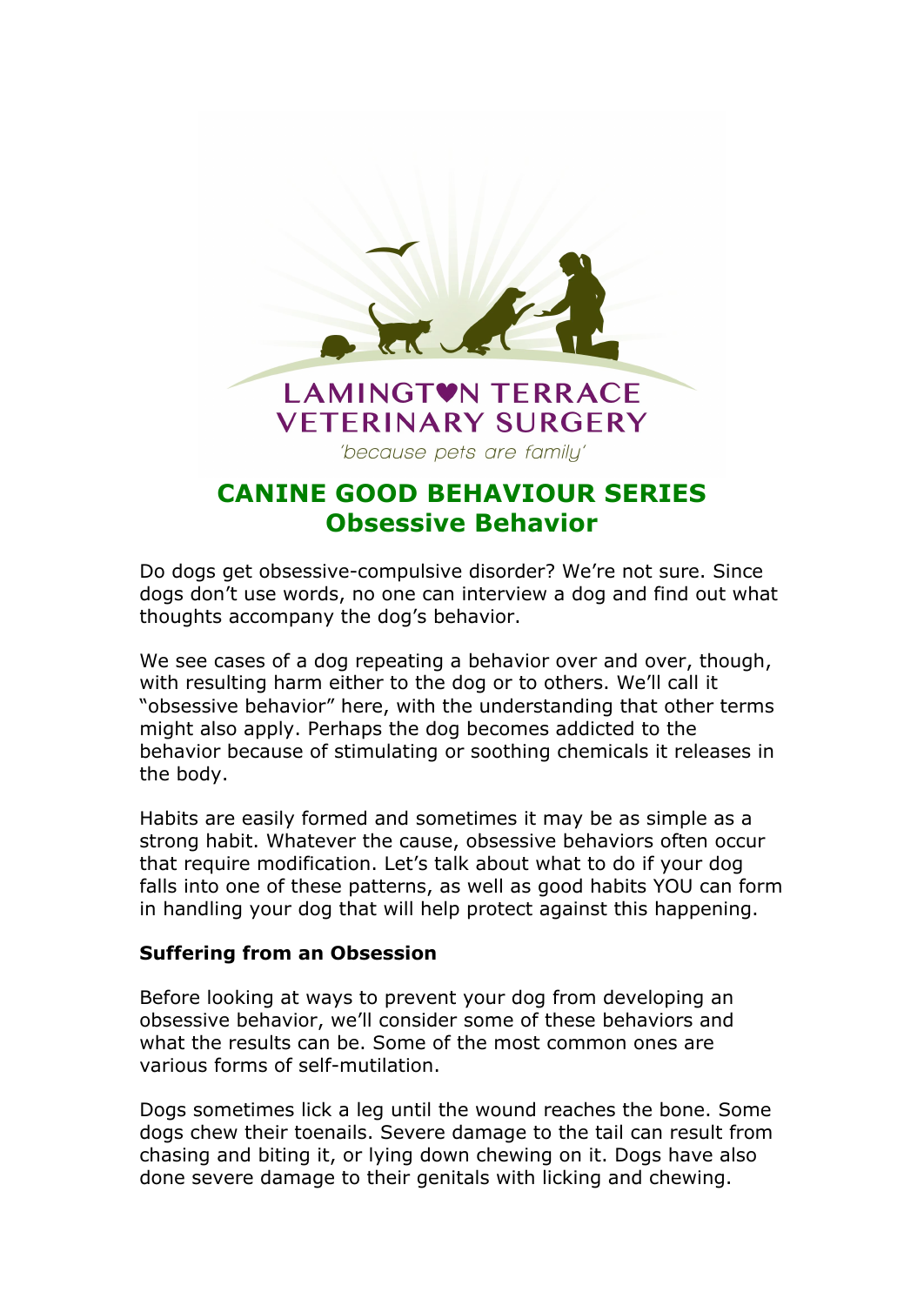Particular types of self-mutilation occur more often in some breeds than others, such as tail damage in German Shepherds and licking damage to legs in Dobermans.

Hot spots are caused by the dog licking and sometimes biting at the skin. With hot spots we often know the dog is itching. Sometimes other types of self-mutilation are obviously started by pain or itching or other sensation the dog is feeling, but it may be difficult to find the root problem. Dogs have a strong tendency to hide their pain, and it seems not to be natural for humans to think of pain as the cause of undesirable dog behavior. We tend to think the dog is doing it to spite us!

The first step should always be to look for a physical cause. Dogs get all sorts of orthopedic and other painful problems at all stages of life. It is possible that even things like tail docking may cause pain later in life. The dog can't go take a pill or ask for one. A dog's options for coping with pain are limited. It takes human detective work to find many of these problems.

Scratching with toenails does a lot of damage, too, and can easily become a habit. Humping other dogs, humans or inanimate objects can become a habit. Chasing cars, barking or jumping at the television when it's turned on, digging holes in the yard, eating household objects, chasing joggers and kids on bicycles—any behavior a dog is allowed to repeat over and over can become such a strong habit that it represents a serious problem.

One of the stranger obsessive behaviors is chasing light. This one may sometimes be due to a neurological problem. Possibly there is a component of brain malfunction in many obsessive behavior cases. Fly-biting, for example, is thought at times to be part of a seizure disorder, but it can also be a nutty habit/obsession a dog develops as something to do.

We have learned that different breeds have different eye structures and see the world differently. What other differences might there be in how different dogs perceive the world, what they experience, what they feel? Do some German Shepherds perhaps chase their tails because their hips feel strange?

The light-chasing behavior is seen sometimes in breeds such as the Border Collie, a breed with a special trait of using "eye" to direct the movements of livestock. Terriers seem to develop the light-chasing behavior more easily than most other breeds, too, and their "gameness" is another strongly-focused behavior bred into them by humans. It seems likely there is a relationship between the light chasing and their genetics.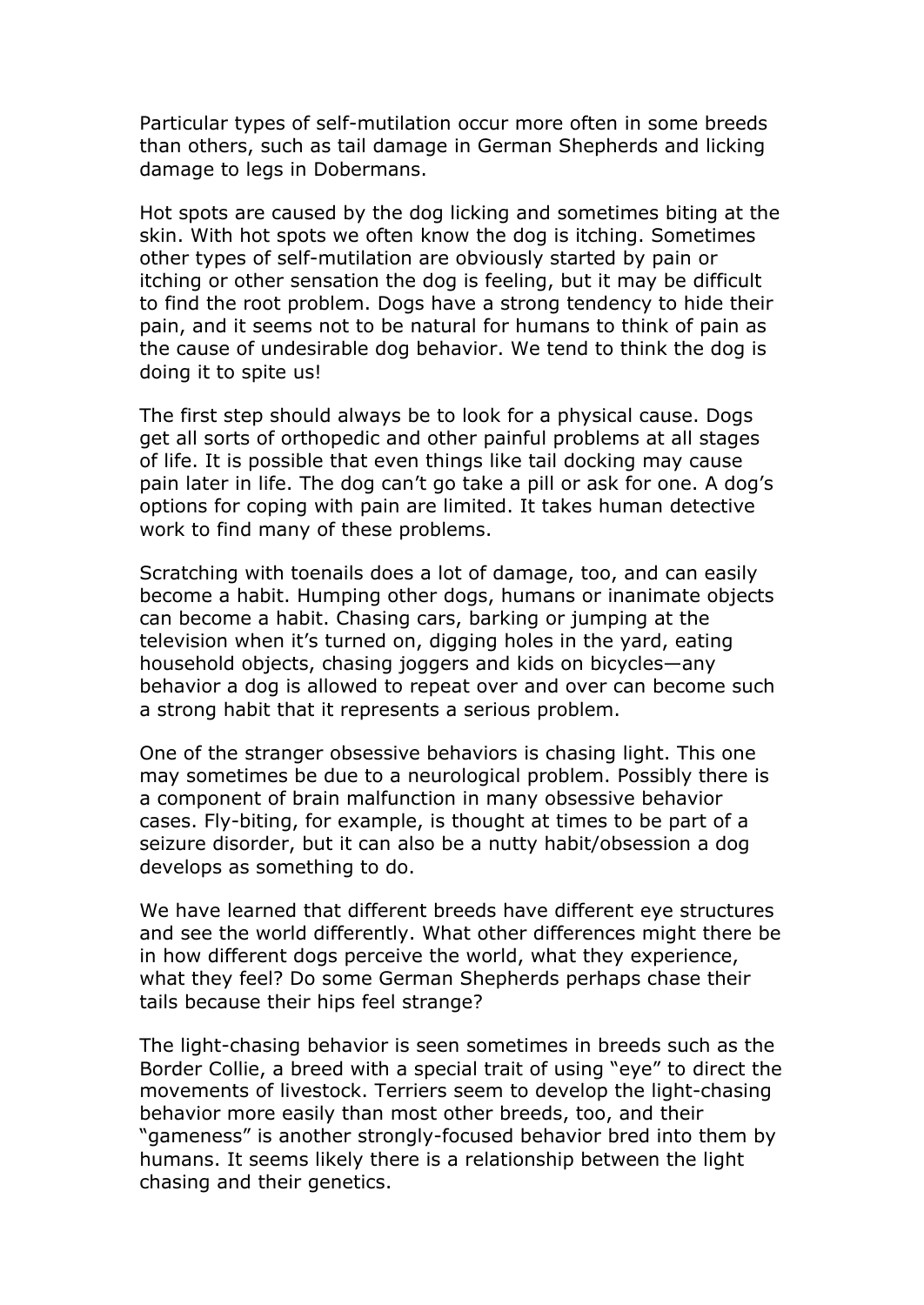## **Treatment**

What it takes to manage an obsessive behavior will vary according to the intensity and potential harmfulness of the behavior. The first step is a medical evaluation, even if you don't see how pain could be involved. In virtually any behavior, it could be! Dogs will do the strangest things to try to cope with pain.

The next step is to interrupt the damaging behavior. That may require bandaging, an Elizabethan collar or other device to prevent the dog from reaching the target area with the mouth or toenails, and/or medication. To employ these measures you will need to work with a veterinarian to make sure you're doing them safely. For more difficult cases, the veterinary behavior specialist may well be the best option.

If the dog is chasing cars, bicycles or joggers, a fence might be all you need to interrupt the behavior. In the case of a dog running through an electronic fence, move up to a real fence or take the dog out on leash and long line instead of trusting to the electronic collar system. When such behaviors become strong enough, electronic fences fail, as does boundary training.

If the dog is on a seek-and-destroy mission to eat socks or chew shoes or hump people, supervision is the key. When you're able to supervise the dog, you keep the dog in the room with you—on leash if necessary—and remain ready to redirect inappropriate behavior into appropriate behavior at all times.

To change an obsessive behavior of any kind, teach substitute behaviors the dog can use to cope with whatever feelings are prompting the inappropriate behavior. You do this over and over and over until the dog forms habits of switching to the alternative behaviors without your reminders. You avoid creating new problems by doing the switches in a positive manner, so the dog doesn't develop any fear or other hang-ups about the training or about the new behaviors.

It's essential to teach multiple alternative behaviors. You don't want to teach a dog just one new behavior to substitute for the obsession, or you could wind up with a new obsession! Variety is very important.

When you are not able to keep the dog in the room with you and supervise, you need a place for the dog to rest and stay out of trouble. This place must not be abused, or it will itself become a source of more stress to the dog.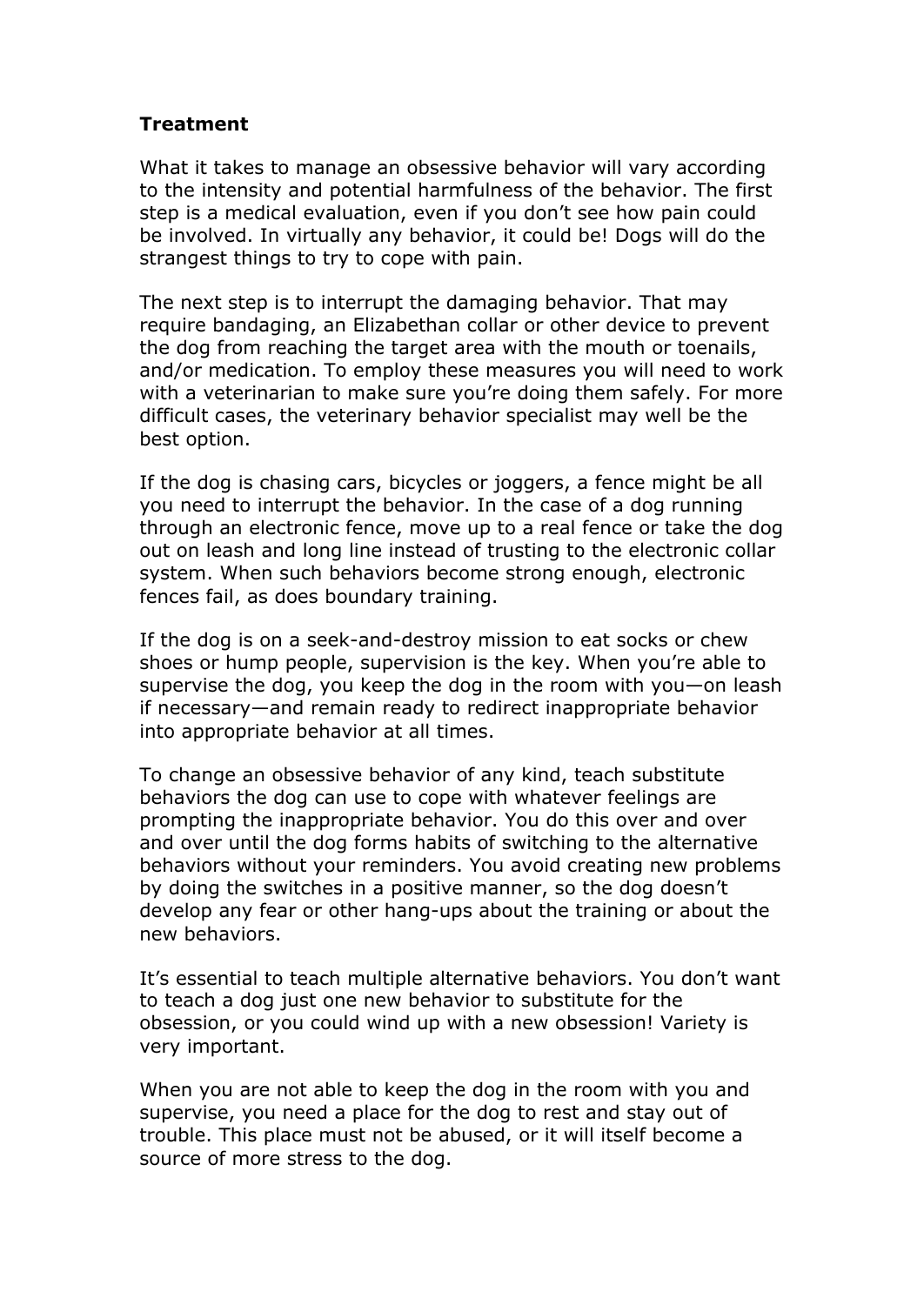Excessive confinement causes damage to dogs, just as it does to humans. Like humans, dogs need interesting things in their lives, things to look forward to. They need to eliminate, sleep, eat and drink on a reasonable schedule, and if left too long at a time without all these needs being met, problem behaviors are sure to result.

It's necessary to take a "whole-life approach" to working with a dog. Most everything in the dog's life affects everything else. Making sure the dog gets enough attention, enough exercise, enough chances to go out and potty, etc. may very well represent the difference between managing an obsessive behavior problem successfully or without success.

### **Prevention**

The same methods that can prevent an obsessive behavior in the first place are important to managing the obsessive dog lifelong so that, once the problem is under control, it stays under control. The ideas here will help manage any exceptionally intelligent, highly active dog.

Remember that intelligence is not only a matter of how the dog learns commands. Some breeds—such as terriers—are not so interested in commands, but can be brilliant when performing tasks they were bred to excel in, such as going after critters in the ground. Sighthounds are similarly smart with a different agenda, chasing prey by sight.

People who know dogs are often astonished to hear others say that breeds such as Labrador and Golden Retrievers are "stupid." Not a bit of it! The brightest dogs are often complete mysteries to people who don't understand dogs. If you choose to have a dog of a breed that has been genetically refined by human breeding to be able to work all day, it's your responsibility to provide the dog with appropriate training and management. That's also your best bet for avoiding obsessive behaviors.

The popular expression "a tired dog is a good dog" can be misleading. Healthy fatigue from appropriate exercise that uses both mind and body without excessive stress or physical damage is a good kind of tired. Taking a dog to a free-for-all and letting the dog hump and bully other dogs, or get frightened and injured by fierce dogs and harmful physical maneuvers is likely to lead to various forms of behavioral weirdness.

The best way to keep a dog from developing obsessive behaviors is to teach the dog the widest possible variety of beneficial behaviors.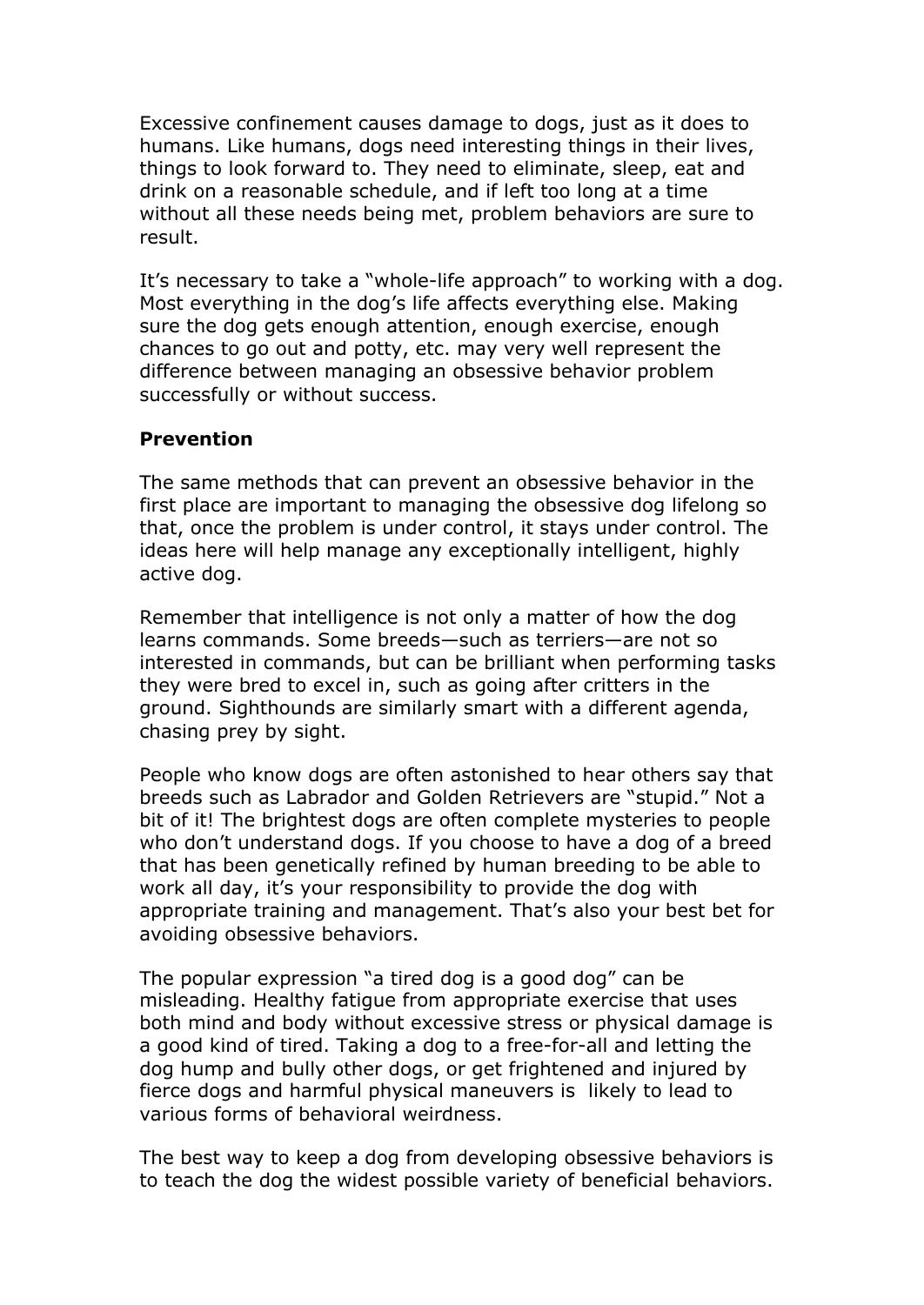Teach the dog to retrieve—and use a variety of objects, not just one. Place the objects in a variety of situations for the dog to retrieve them.

If the dog is physically sound to change positions, teach the sit, stand, down and stay, and use them in a variety of ways with nice rewards. Don't use rewards as bribes. Keep the reward out of sight or across the room or in the kitchen, and teach the dog a word that means "You're about to get a reward!" Then get the reward out and give it to the dog.

You could use a clicker for this signal instead of a word, if you choose. Either way, you're able to time it so the dog knows what the reward is for, but is working on the possibility of a reward and hopefully eventually also for the fun of it. If you dangle a treat out in front of a dog when giving a cue, the dog is put in the position of eyeballing that treat and deciding if it's a fair trade! That's a bribe, and sooner or later it will not be strong enough to keep the trained behavior going. The possibility of a reward is a stronger incentive than a bribe in the long run. So keep the treats out of sight until it's time to deliver one.

Dogs have behaviors they can use to diffuse their own excess energy and to calm themselves. These behaviors vary from one dog to another. Chewing is a common one. The adolescent stage when the permanent teeth come in and the dog feels the urge to do a lot of chewing to set them firmly into the jawbone is the ideal time to form good habits of chewing on appropriate toys. Make sure the dog has toys in a variety of textures to chew that the dog can get to without your help, whether in the crate or laying on the floor in a room. Aim for three textures, and try to duplicate the textures of inappropriate things you have found the dog chewing.

Whenever you find a dog chewing the wrong thing, spritz that wrong item with a bittering agent such as Bitter Apple and quickly give the dog a proper toy to chew. Do this over and over. Associate a word with these proper objects, perhaps "toy." At first it's often a good idea to place the toys right next to the dog's resting spots. Eventually you will likely be able to say "find a toy," "get your toy" or something of the sort; and the dog will get up and seek whatever toy appeals to the dog at that moment.

With the toy behavior, you can get your dog to switch the mouth from self-mutilation to chewing the toy. This is incredibly beneficial for the life of the dog. Not only will you be able to remind the dog to do it, but the dog will often think to do it without being reminded. This is likely meeting a need of the dog for a self-calming behavior,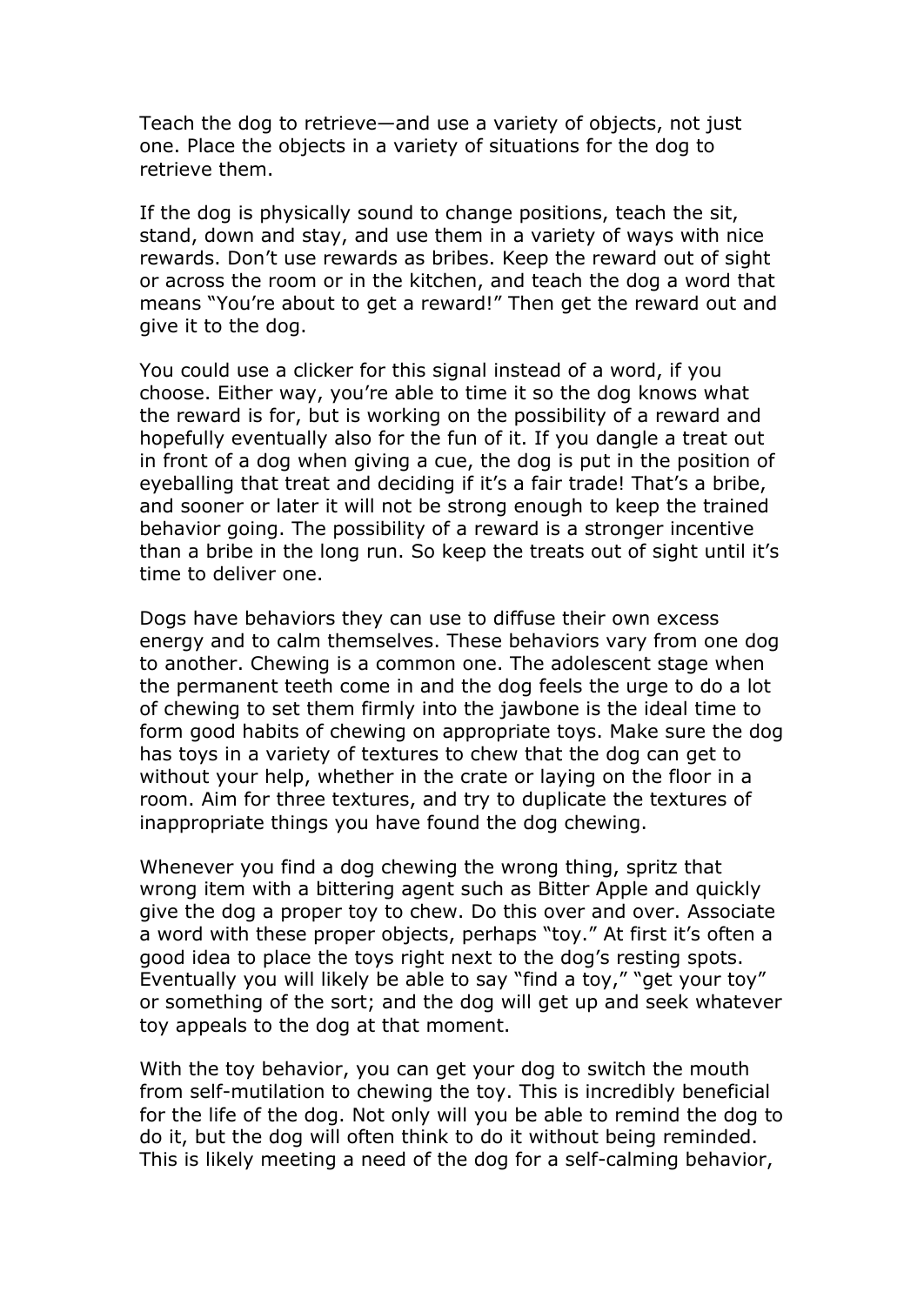such as a human reading herself to sleep or watching television with a sleep timer to go to sleep at night.

If you have multiple dogs, you'll have to take special care with toy selection. Toys have to meet the dogs' chewing needs, but not be so appealing the group will fight over them. It helps to have extra toys, too, at least one of every type of toy for each dog, and possibly more. It can seem ridiculous sometimes to have all those toys around, but they are necessities, not luxuries.

As you teach your dog behaviors and games, and observe things your dog starts to do independently, think about where each behavior could lead. Sometimes all it takes to turn a behavior into a problem is for you to let the dog do it several times and you laugh in amusement when the dog does it. It's hard to believe dogs are that sensitive to our laughter as a sign of approval, but many of them are.

Some things are interesting and exciting to watch a dog do, but potentially harmful to encourage. This is when people need to exercise self-discipline, and interrupt the cute stunt to direct the dog into a more appropriate behavior.

You can see where having done the training right from the start becomes essential—because if you have not done that, you don't HAVE behaviors to redirect your dog into when an inappropriate behavior first begins! So hit the ground training when you first meet your dog!

Start by teaching your dog eye contact (see Eye Contact) and in the process your dog will learn his or her name within the first couple of days. If the dog already has a name, don't hesitate to change the name. Changing the name does no harm, and in fact may help the dog make a better transition to your home. Just be sure to invest the new name with lots of good associations.

Use bits of the dog's regular food to teach desired behaviors, and then give whatever of the meal hasn't already been fed as training inducements in the dish at the next meal. That way you don't upset a new dog's digestive system with various strange foods.

Spend time grooming the dog every day. This will help identify potential sites of pain, provide calming and bonding benefits, strengthen the dog's responsiveness to you and ability to handle being touched, and many other benefits. It's a combination of care and training that makes for an extremely efficient use of time spent with a dog. It will certainly help in the prevention and treatment of obsessive behavior.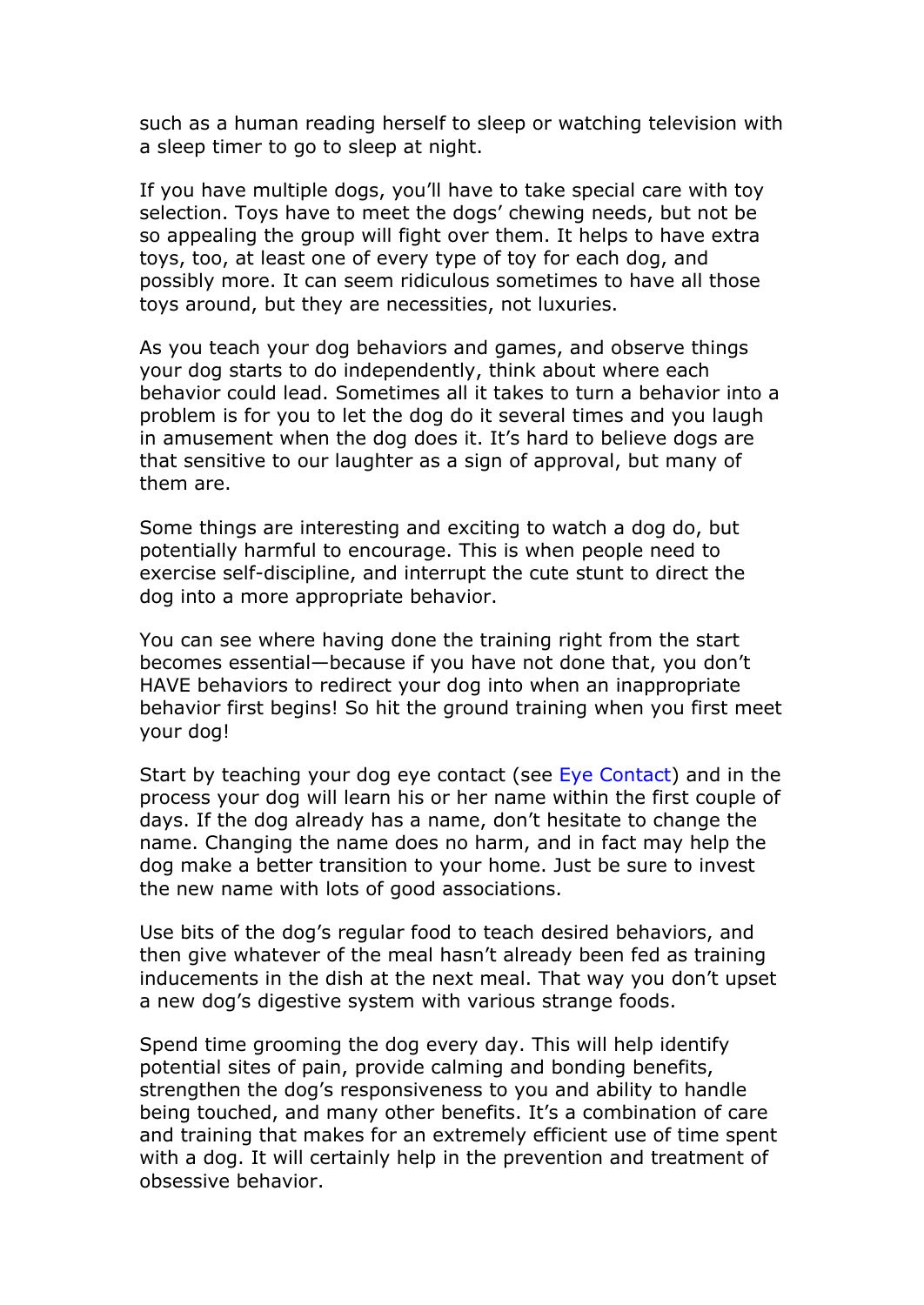Besides teaching the dog to retrieve, teach the dog to come toward you in every possible way and situation. If you include chasing games in this interaction, the dog needs to be chasing the person, never a person chasing the dog. You definitely don't want a dog to develop the habit or even the notion of running from humans because it leads to being hit by cars.

You don't want a dog to chase down a human and grab or pounce on the person, either. So build in a "soft landing" to a target. This could be sitting for a treat, catching a ball you toss to the dog, or running alongside you until the two of you slow and stop together. Twists and turns in your route tend to keep the dog involved in staying up with you.

Now you have a powerful way to redirect a dog who takes off after something to chase it—call the dog and initiate a game of the dog chasing you instead, allowing you to bring the dog back under control. Your training must be strong, though, to induce a dog to leave a novel chase and come back to old, familiar you. If you allow the dog to be in this position too much, the training is likely to eventually fail, so save it for emergencies and keep the chasing dog on a leash around large temptations.

As you develop games with your dog, these will become strong enough to use as rewards. Daily grooming will enhance your petting as a reward the dog desires, too. Using praise in the eye contact exercise along with treats will strengthen your praise as a reward the dog is more likely to value. All of this makes your training become less dependent on food. It also makes your dog's mind more flexible, and that's a major step in preventing or overcoming obsessive behavior.

Laser lights and flashlight games need special mention. Don't! These games commonly lead to obsessive behaviors. A laser light can also damage a dog's eyes. When an obsession with lightchasing becomes full-blown, the dog may require lifelong medication to control the ceaseless search for any beam of light or shadow to follow.

One use for a laser light is to direct an assistance dog to an object the disabled handler needs retrieved. If the light is to be used for this purpose, it should never be turned into a game or sport. The dog's tasks need to be varied so that the laser is not used too often or for too long at a time.

Due to the potential for serious obsessive behavior as well as eye damage, it may be best to use other methods for cuing an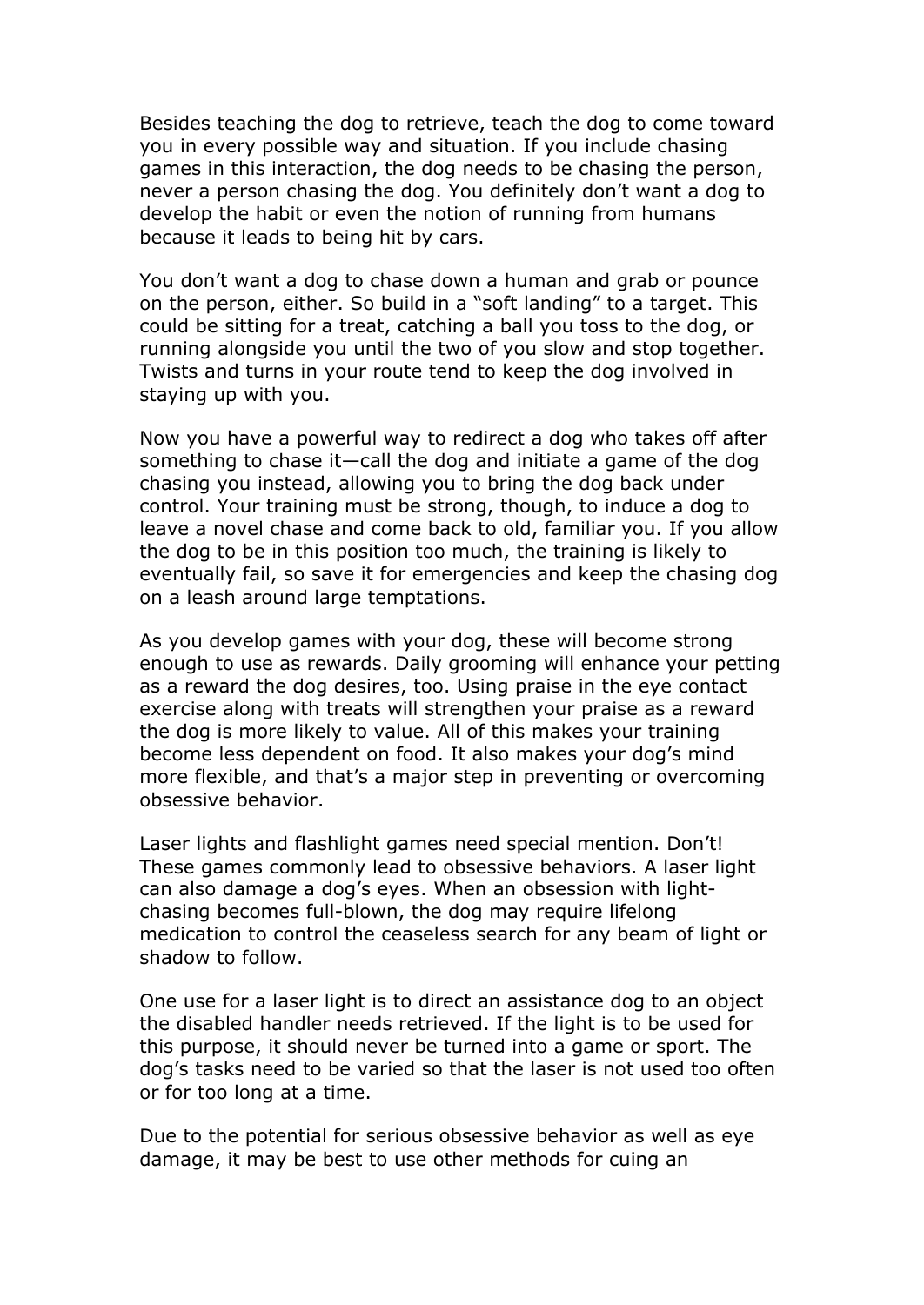assistance dog rather than a light. The newer flashlights with longlasting LED bulbs can also cause eye damage.

When a dog has surgery, including routine spay or neuter surgery, it's important to have a plan in place to stop any self-mutilation before it can even start. Plan to be available to supervise your dog as much as possible after the dog comes home from the hospital.

Ask the veterinarian what bittering agent will be safe to use to discourage chewing. One approach—pending the veterinarian's approval—is to spritz the area with Bitter Apple four times a day, so that the dog's first attempts to lick will be met with an awful taste and that taste will be renewed often enough to keep the reminder working.

Of course it's important to keep the dog as comfortable as possible and provide alternative chew items. Your companionship helps, too, and gentle daily grooming and/or massage—check with the veterinarian to make sure you don't handle the dog in any way that would cause harm with the incision.

Restricted activity is usually prescribed, which obviously means not having a dog jump up or down from a grooming table! You can sit on the floor with the dog, though, and gently maneuver the body for grooming. Supervising your dog after surgery to prevent selfmutilation or other harm can turn into an incredible bonding time.

# **A Lifestyle**

Many of our dogs are born with powerful hard-wired drives. Some drives are part of the basic "dog" package, as evidenced by the fact that most puppies carry out those behaviors. Digging is a typical one, and chasing fast-moving objects is another.

As the dog matures, you see behaviors more specific to the dog's breed and to that individual dog, some of which can be extreme. The Border Collie's hunting behavior has been selectively bred to create a dog extremely trainable to herd livestock, sheep in particular—all day, every day. Labrador Retrievers have been bred to retrieve for the hunter all day, without being too fussy about getting cold or wet or running through brambles. Terriers were bred to do battle with wild animals that go to ground and cause problems to agriculture, such as rats and foxes.

Is it any wonder that dogs bred to do repetitive behaviors vigorously for long periods of time could easily develop obsessions if not given enough to do to keep their minds and bodies occupied?